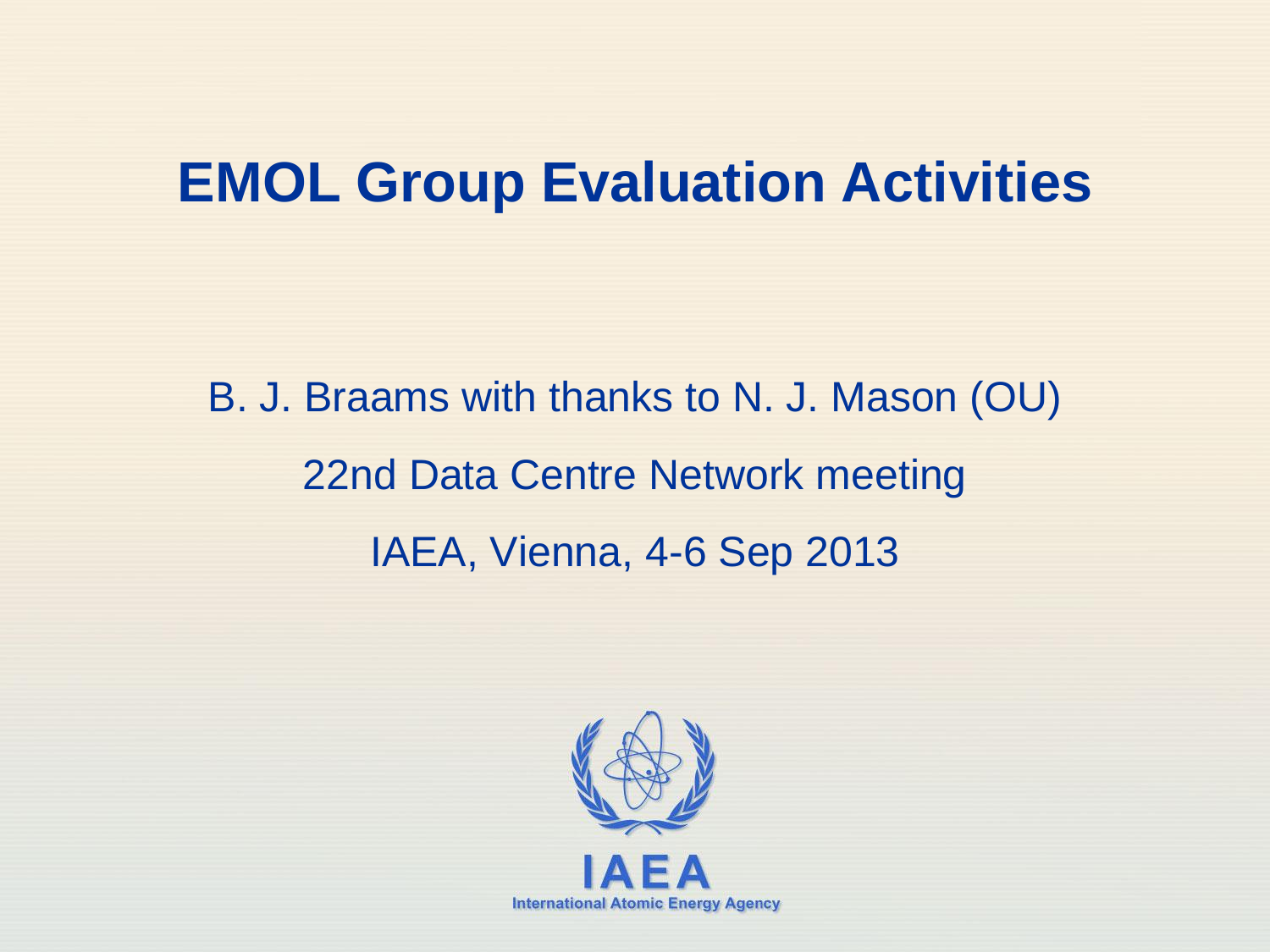## **eMOL Project**

- Project to **develop methodology** for analysing, validating and recommending **electron molecule collision** data sets.
- Will review 12-15 data sets in three years (2013-2015).
- Form part of a **Roadmap** for A+M data evaluation, recommendation and dissemination.
- Proposed and organized as a **community activity**; the community is assembled like a journal board. Current "Board" is 43 people.
- Each evaluation is a **small group project** by 4-7 people.
- Aim to provide recommended datasets that are **self-consistent** and **complete** (entire energy range, all processes).
- Will publish recommendations in EPJD and on website.
- Approach follows Christoforou and Olthoff at NIST (e.g.  $C_3F_8$  published in J Phys Chem Ref Data, 1998).

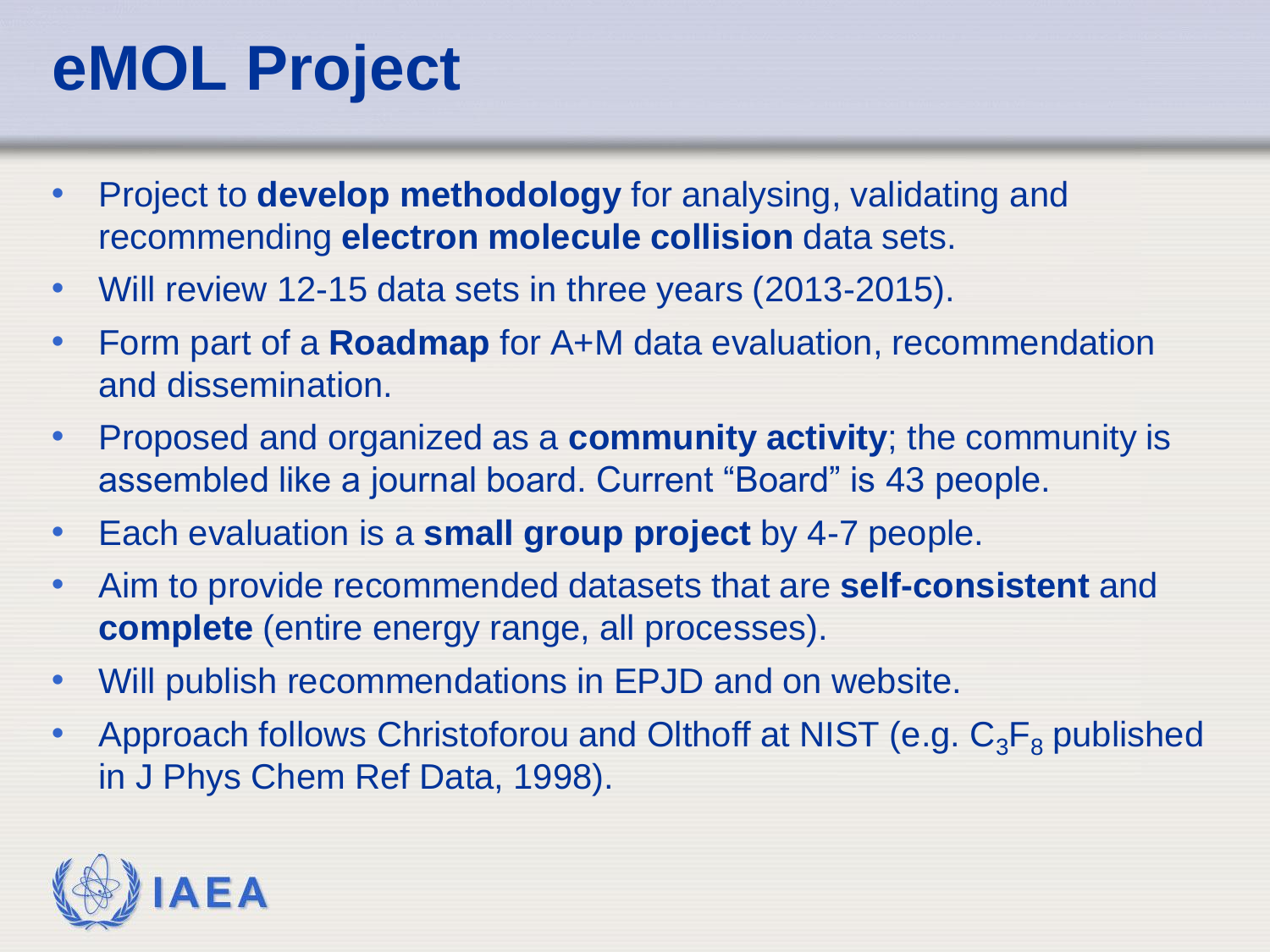## **eMOL Project, …**

eMOL evaluations schedule, subject to change. **H2O**: May 2013, Vienna. **Biomolecules I, THF and nucleobases**: May 2013, Gdansk. **Fluorocarbons (\*) I**: July 2013, Japan. **Fluorocarbons II**: Sept 2013, Trieste. **Fluorocarbons III**: January 2014, Slovenia. **N2 (and N<sup>2</sup> <sup>+</sup>?)**: December 2013, Vienna. **SO<sup>2</sup> and Ozone**: May 2014. **N2O**: June 2014, Bratislava. **NH<sup>3</sup>** : September 2014, location tbd. **Biomolecules II Pyrimidine, THFA**: December 2014, tbd. Maybe still  $O_2$ , others. (\*) Includes CF4, CHF3, C2F4, C2F6, C3F8, C4F8 and SF6

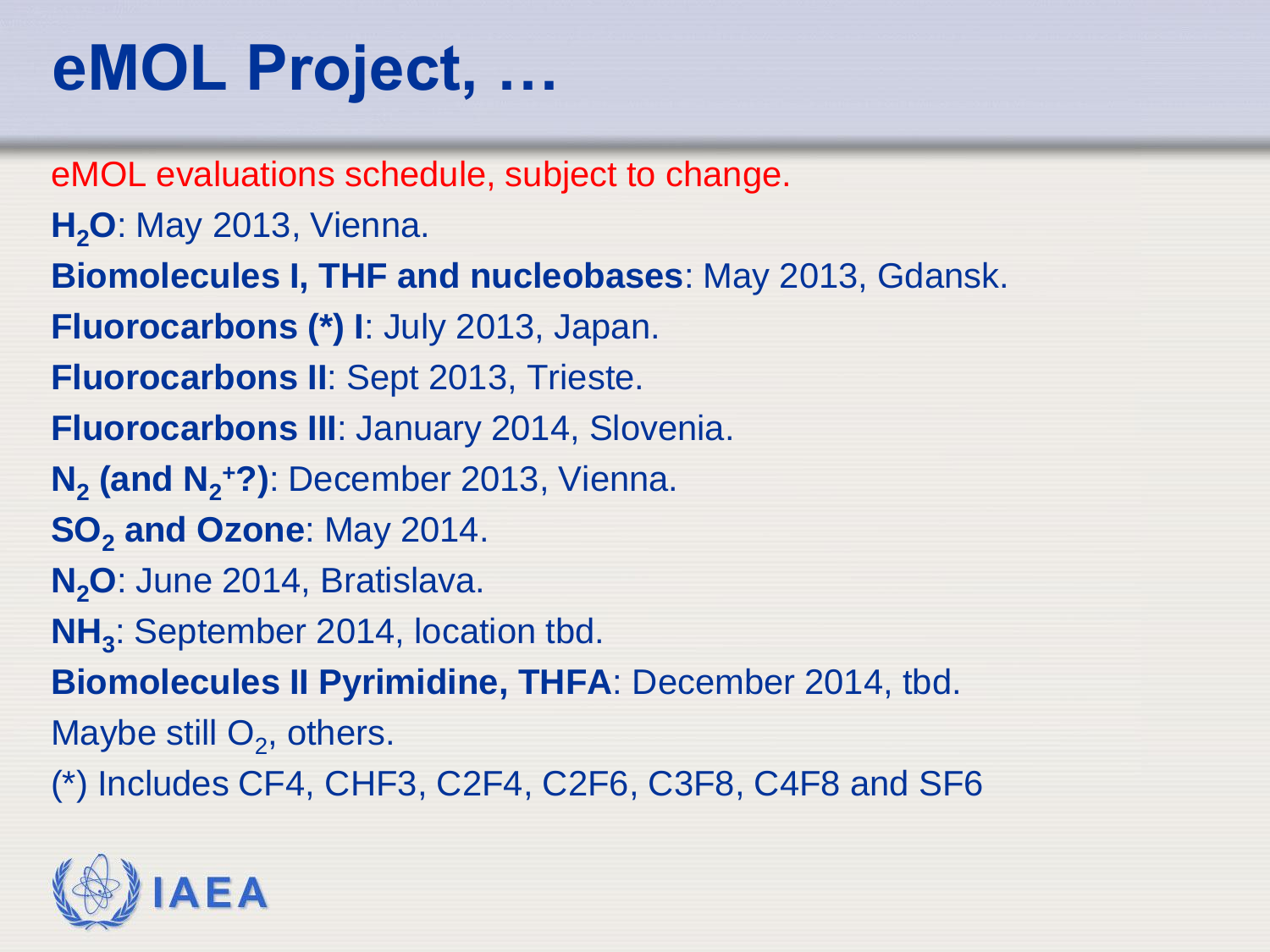## **First evaluation, H<sub>2</sub>O**

#### 8-10 May 2013, one joint day with our Code Centre Network meeting.



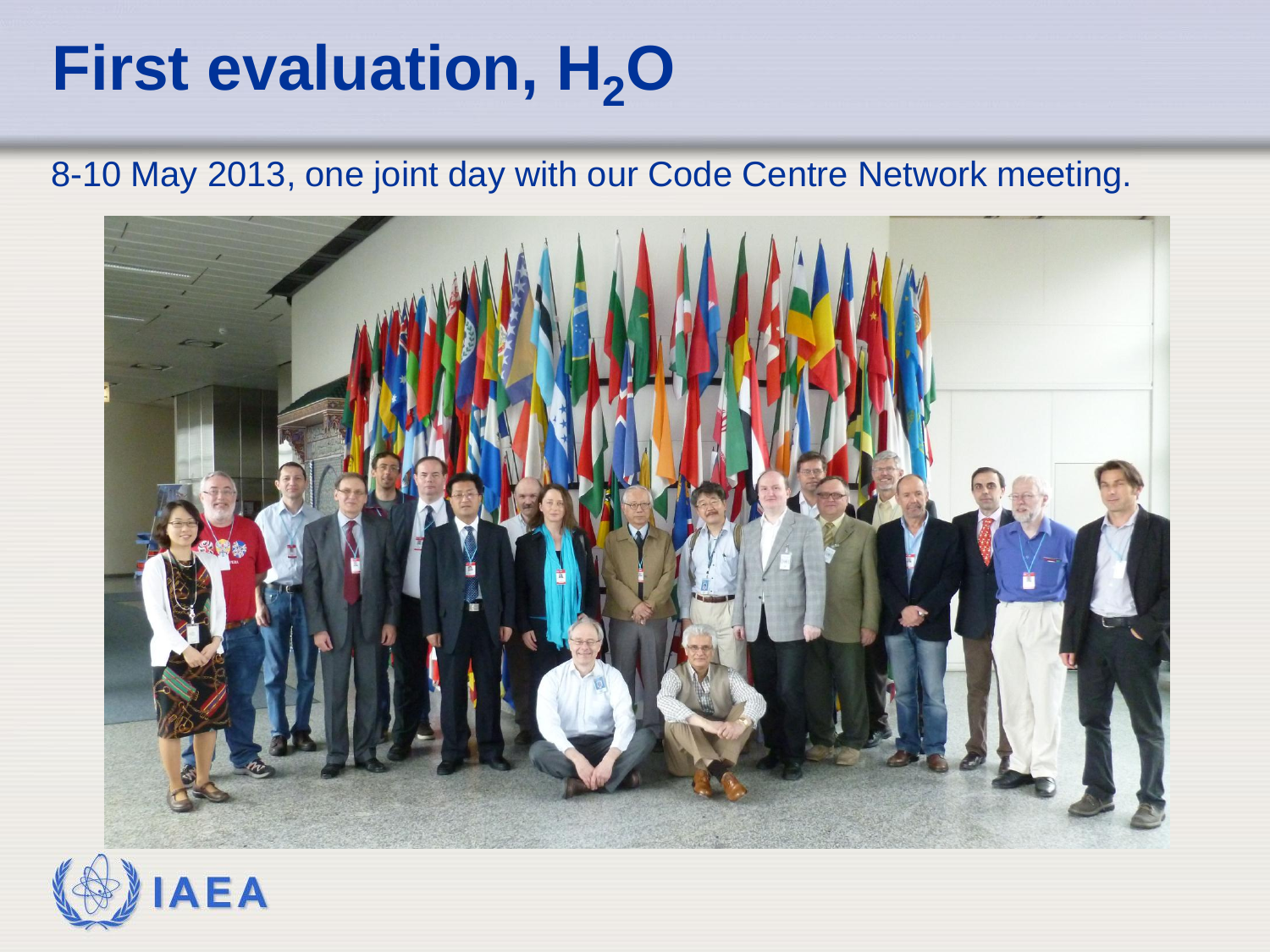# **First evaluation, H2O, …**

Based on previous review by Itikawa and Mason, 2005. Assignments:

- **Dissociation**: S Matejcik, P Limao Vieira and B Marinkovic
- **DEA**: S Denifl, N J Mason and P Limao Vieira
- **Elastic**: B Marinkovic, G Karwasz and Y Itikawa
- **Electronic excitation**: G Karwasz, B Marinkovic and S Matejcik
- **Emission**: S Matejcik S Denifl and P Limao Vieira
- **Inelastic**: J Tennyson, G Karwasz and Y Itikawa
- **Ionisation**: S Denifl, S Matejcik and P Limao Vieira
- **Momentum Transfer**: G Karwasz, Y Itikawa and B Marinkovic
- **Rotational excitation**: Y Itikawa, J Tennyson and N J Mason
- **Total**: N J Mason, J Tennyson, G Karwasz
- **Vibrational Excitation**: J Tennyson, B Marinkovic and N J Mason